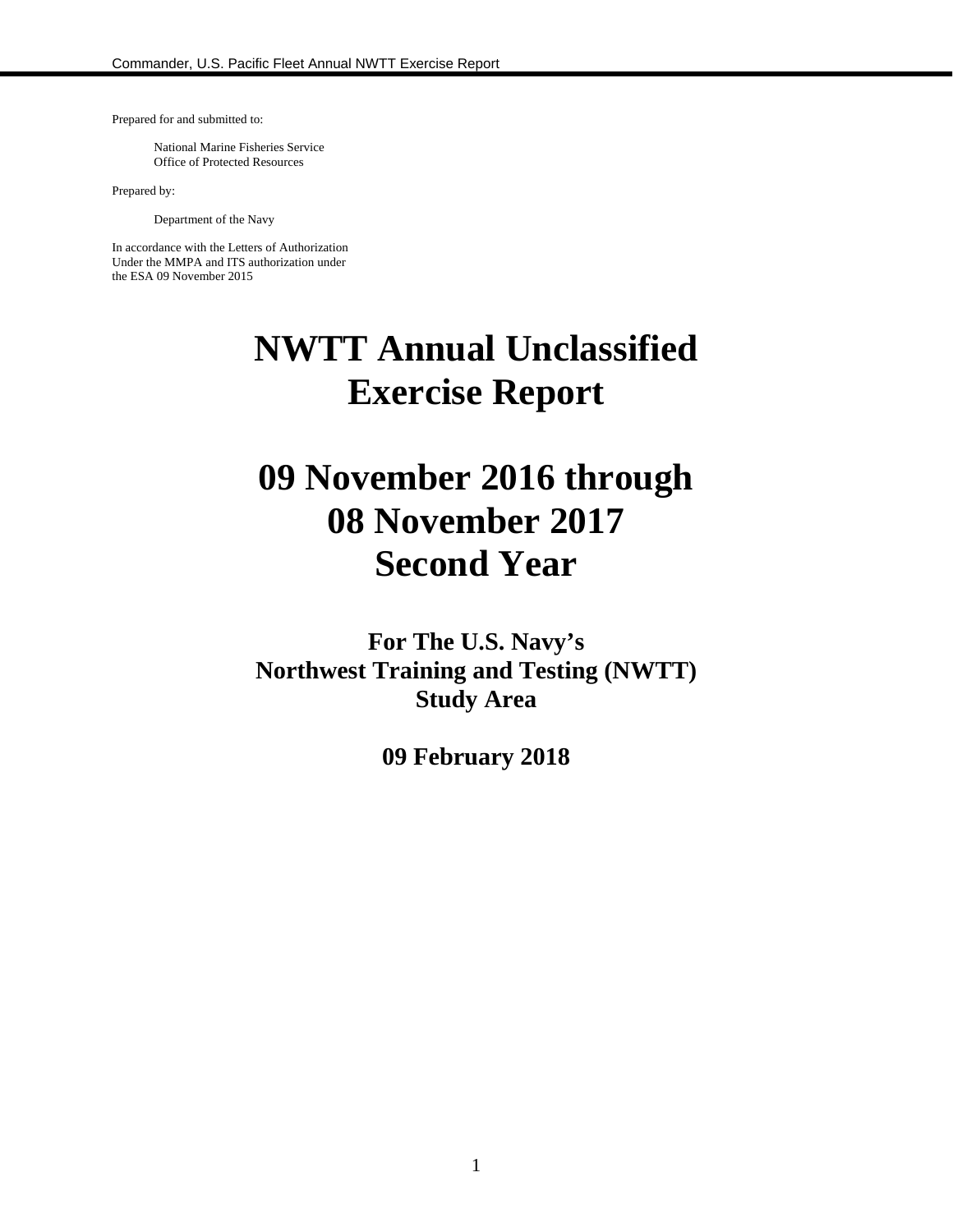# **TABLE OF CONTENTS**

#### ANNUAL NWTT EXERCISE REPORT

#### INTRODUCTION

| (1) Description of the Level of Training Conducted in the NWTT Study Area During the Reporting<br>Period $\ldots$                                                                                                                                                                                                                                                                     |
|---------------------------------------------------------------------------------------------------------------------------------------------------------------------------------------------------------------------------------------------------------------------------------------------------------------------------------------------------------------------------------------|
| (i) Total annual usage of each type of non-impulsive sonar sound sources<br>(ii) Total annual expended/detonated rounds (missiles, bombs, etc.)<br>(iii) Comparison of all years of the authorization                                                                                                                                                                                 |
|                                                                                                                                                                                                                                                                                                                                                                                       |
| (i) Annual amount of MF and HF sonar use in the Olympic Coast National Marine Sanctuary<br>(ii) Amount of MF/HF sonar use (May-Nov) in the Humpback Whale Northern Washington Feeding Area<br>(iii) Amount of MF/HF sonar use (May-Nov) in the Stonewall and Heceta Bank Feeding Area<br>(iv) Amount of MF/HF sonar use (Mar-May) in the Grey Whale Northern Puget Sound Feeding Area |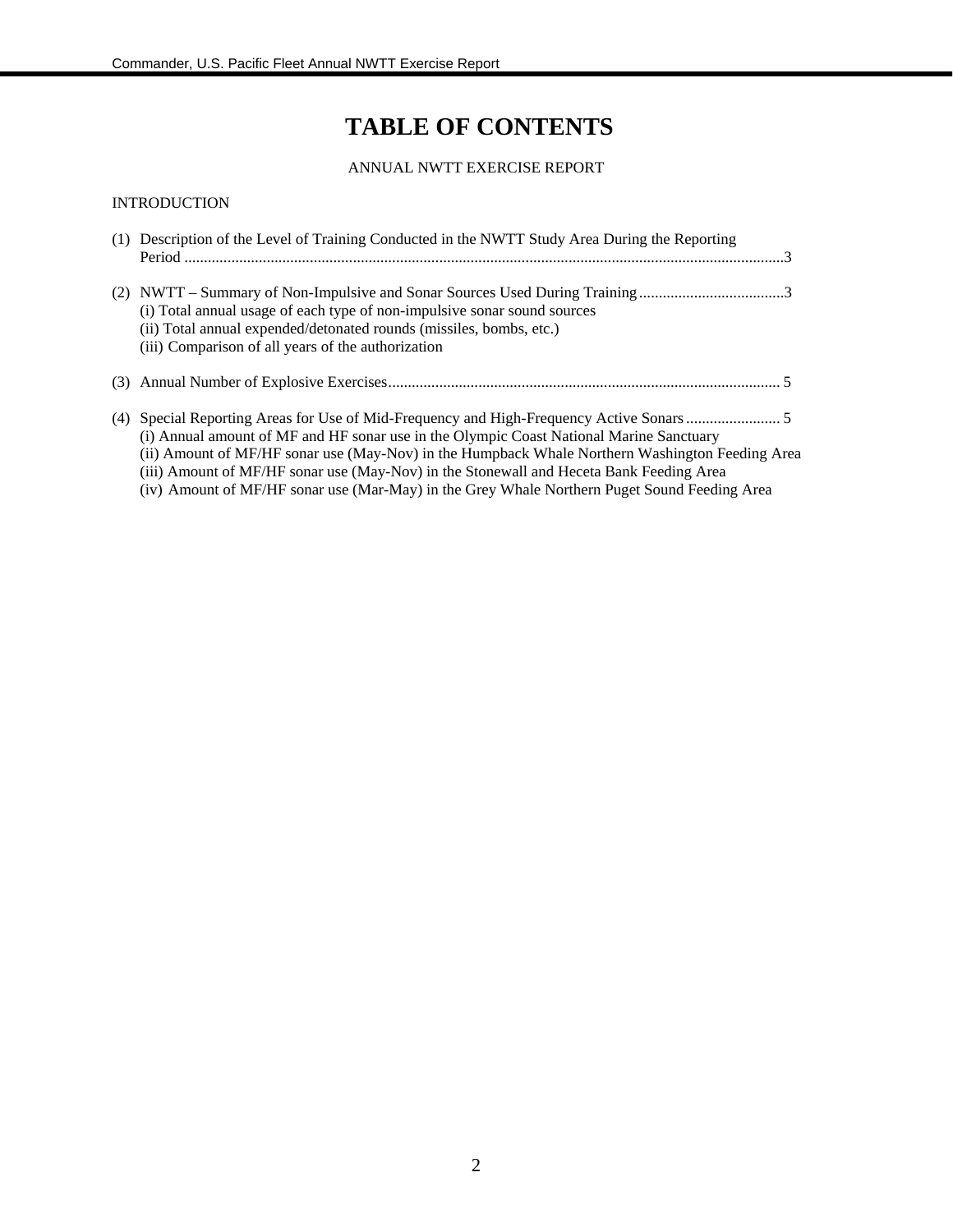# **ANNUAL NORTHWEST TRAINING AND TESTING UNCLASSIFIED EXERCISE REPORT**

# **INTRODUCTION**

The U.S. Navy prepared this unclassified version of the Annual Report covering the period from 09 November 2016 through 08 November 2017. In compliance with the National Marine Fisheries Service (NMFS) Final Rule under the Marine Mammal Protection Act (MMPA) for the Northwest Training and Testing (NWTT) Study Area, a classified version of this report is also submitted to NMFS.

In the NWTT Study Area Letter of Authorization, requirements for "Monitoring and Reporting" are specified in paragraph 7.(e). The information in this Annual Report represents the best practical data collection for this period. Only unclassified information is present within this report.

## **(1) Description of the Level of Training Conducted in the NWTT During the Reporting Period**

The level of training within the NWTT Study Area continues to be low. Use of all authorized sound sources was well within the amounts described and analyzed in the NWTT EIS/OEIS and the NWTT Letter of Authorization.

### **(2) NWTT – Summary of Non-Impulsive and Sonar Sources Used During Training**

This section summarizes total annual usage of each type of sound source used within NWTT for training.

| (2)(i) Authorized training sound sources<br>50 CFR § 218.140 | <b>Authorized Amount</b><br>$(09$ Nov 16-<br>08 Nov 17) | <b>Actual Usage</b><br>$(09$ Nov 16-<br>08 Nov 17) | % Used of<br><b>Authorized</b><br>Amount |
|--------------------------------------------------------------|---------------------------------------------------------|----------------------------------------------------|------------------------------------------|
| MF1                                                          | 166 hours                                               | *                                                  | $\ast$                                   |
| MF3                                                          | 70 hours                                                | $\ast$                                             | $\ast$                                   |
| MF4                                                          | 4 hours                                                 | $\ast$                                             | $\ast$                                   |
| MF <sub>5</sub>                                              | 896 items                                               | $\ast$                                             | $\ast$                                   |
| MF11                                                         | 16 hours                                                | *                                                  | $\ast$                                   |
| HF1                                                          | 48 hours                                                | *                                                  | $\ast$                                   |
| HF4                                                          | 384 hours                                               | $\ast$                                             | $\ast$                                   |
| HF <sub>6</sub>                                              | 192 hours                                               | $\ast$                                             | $\ast$                                   |
| ASW <sub>2</sub>                                             | 720 items                                               | $\ast$                                             | $\ast$                                   |
| ASW3                                                         | 78 hours                                                | *                                                  | *                                        |

| Table 2-1. Training active acoustic sound source usage within the NWTT Study Area by source bin. |  |  |
|--------------------------------------------------------------------------------------------------|--|--|
|                                                                                                  |  |  |
|                                                                                                  |  |  |

\*Information is presented in the classified version of this report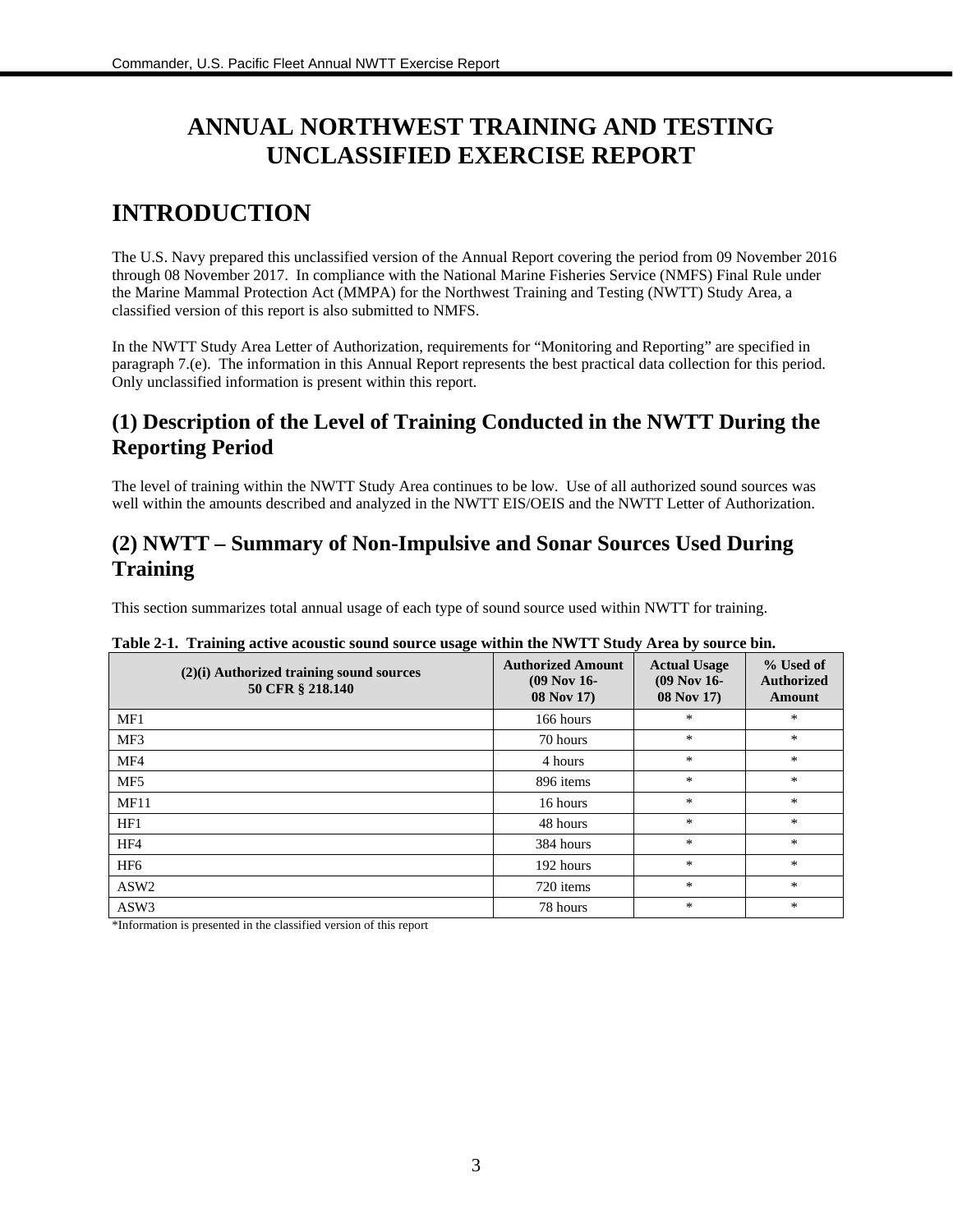| $(2)(i)$ Authorized training sound sources<br>50 CFR § 218.140 |                           | <b>Authorized Amount</b><br>$(09$ Nov 16-<br>08 Nov 17) | <b>Actual Usage</b><br>$(09$ Nov 16-<br>08 Nov 17) | % Used of<br><b>Authorized</b><br>Amount |
|----------------------------------------------------------------|---------------------------|---------------------------------------------------------|----------------------------------------------------|------------------------------------------|
| E1                                                             | $0.1$ lb to $0.25$ lb NEW | 48 detonations                                          | detonation                                         | 2%                                       |
| E <sub>3</sub>                                                 | $>0.5$ lb to 2.5 lb NEW   | 6 detonations                                           | detonation                                         | 17%                                      |
| E <sub>5</sub>                                                 | $>5$ lb to 10 lb NEW      | 80 detonations                                          | 10 detonations                                     | 13%                                      |
| E10                                                            | $>250$ lb to 500 lb NEW   | 4 detonations                                           | 0 detonations                                      | 0%                                       |
| E12                                                            | $>650$ lb to 1,000 lb NEW | 10 detonations                                          | 0 detonations                                      | 0%                                       |

| Table 2-2. Training explosive sound source usage within the NWTT Study Area by source bin. |  |  |
|--------------------------------------------------------------------------------------------|--|--|
|                                                                                            |  |  |

**Table 2-3. 5-year cumulative training active acoustic sound source usage within the NWTT Study Area by source bin.**

| (2)(iii) Active Acoustic Sources Used During Annual Training |                                                                |                                                                 |                                                                      |                                                                               |                                                    |
|--------------------------------------------------------------|----------------------------------------------------------------|-----------------------------------------------------------------|----------------------------------------------------------------------|-------------------------------------------------------------------------------|----------------------------------------------------|
| <b>Sound</b><br><b>Source</b><br><b>Bin</b>                  | Year 1<br><b>Actual Usage</b><br>$(09$ Nov $15 -$<br>08 Nov 16 | Year 2<br><b>Actual Usage</b><br>$(09$ Nov $16 -$<br>08 Nov 17) | 5-Year<br><b>Authorized Amount</b><br>$(09$ Nov $15 -$<br>08 Nov 20) | 5-Year<br><b>Cumulative</b><br><b>Usage</b><br>$(09$ Nov $15 -$<br>08 Nov 20) | % Used<br>of 5-Year<br><b>Authorized</b><br>Amount |
| MF1                                                          | $\ast$                                                         | $\ast$                                                          | 830 hours                                                            | $\ast$                                                                        | $\ast$                                             |
| MF3                                                          | $\ast$                                                         | $\ast$                                                          | 350 hours                                                            | $\ast$                                                                        | $\ast$                                             |
| MF4                                                          | *                                                              | $\ast$                                                          | 20 hours                                                             | $\ast$                                                                        | $*$                                                |
| MF <sub>5</sub>                                              | $\ast$                                                         | $\ast$                                                          | 4,480 items                                                          | $\ast$                                                                        | $*$                                                |
| MF11                                                         | *                                                              | *                                                               | 80 hours                                                             | $\ast$                                                                        | $\ast$                                             |
| HF1                                                          | *                                                              | $\ast$                                                          | 240 hours                                                            | $\ast$                                                                        | $\ast$                                             |
| HF4                                                          | $\ast$                                                         | $*$                                                             | $1,920$ hours                                                        | $*$                                                                           | $\ast$                                             |
| HF6                                                          | $\ast$                                                         | $\ast$                                                          | 960 hours                                                            | *                                                                             | *                                                  |
| ASW <sub>2</sub>                                             | *                                                              | $\ast$                                                          | 3,600 items                                                          | $\ast$                                                                        | $\ast$                                             |
| ASW3                                                         | *                                                              | $\ast$                                                          | 390 hours                                                            | $\ast$                                                                        | $\ast$                                             |

\*Information is presented in the classified version of this report

|            | Table 2-4. 5-year cumulative training explosive sound source usage within the NWTT Study Area by source |
|------------|---------------------------------------------------------------------------------------------------------|
| <b>bin</b> |                                                                                                         |

| (2) (iii) Explosive Sources Used During Annual Training |                                                                       |                                                                 |                                                                            |                                                                                       |                                                    |
|---------------------------------------------------------|-----------------------------------------------------------------------|-----------------------------------------------------------------|----------------------------------------------------------------------------|---------------------------------------------------------------------------------------|----------------------------------------------------|
| Sound<br><b>Source</b><br><b>Bin</b>                    | Year 1<br><b>Actual Usage</b><br>$(09$ Nov $15 -$<br><b>08 Nov 16</b> | Year 2<br><b>Actual Usage</b><br>$(09$ Nov $16 -$<br>08 Nov 17) | 5-Year<br><b>Authorized Amount</b><br>$(09$ Nov $15 -$<br><b>08 Nov 20</b> | 5-Year<br><b>Cumulative</b><br><b>Usage</b><br>$(09$ Nov $15 -$<br><b>08 Nov 20</b> ) | % Used<br>of 5-Year<br><b>Authorized</b><br>Amount |
| E1                                                      |                                                                       |                                                                 | 240 detonations                                                            |                                                                                       | ${<}1\%$                                           |
| E3                                                      |                                                                       |                                                                 | 30 detonations                                                             |                                                                                       | 3%                                                 |
| E5                                                      |                                                                       | 10                                                              | 400 detonations                                                            | 10                                                                                    | 3%                                                 |
| E10                                                     |                                                                       | $\theta$                                                        | 20 detonations                                                             | 0                                                                                     | 0%                                                 |
| E12                                                     |                                                                       | $\theta$                                                        | 50 detonations                                                             | 0                                                                                     | 0%                                                 |